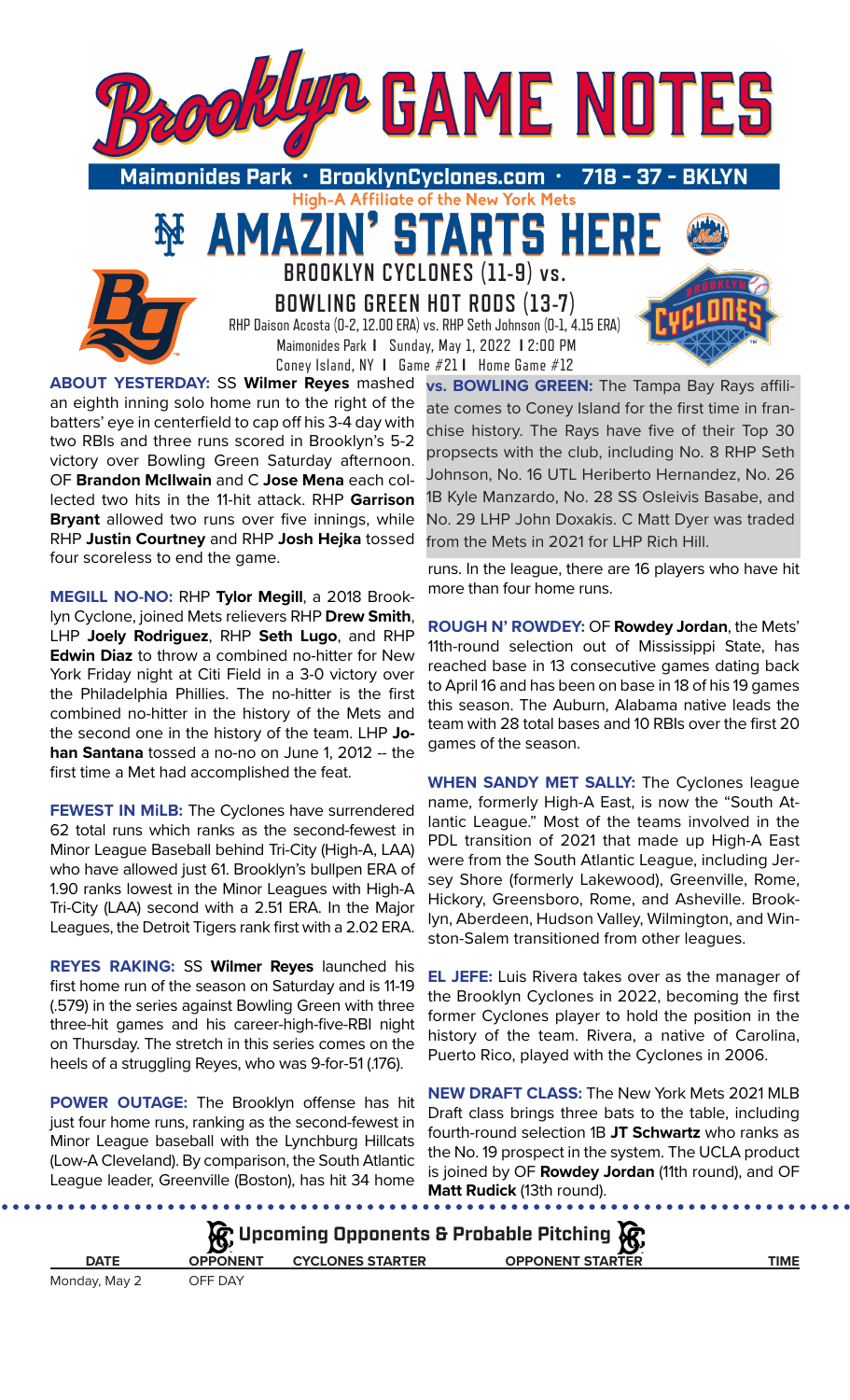### **MAY 1 VS BOWLING GREEN STARTING PITCHER PAGE 2**



**TODAY:** Acosta makes his third start and third appearance of the season, facing the Bowling Green.

**LAST TIME OUT:** Acosta went one scheduled inning on  $479$ Sunday, April 24th agains Hudson Valley as the starter.

**2022 GAME-BY-GAME ACOSTA'S SEASON AND CAREER HIGHS 2022 Season Caree Caree Caree Career Caree Career State Career State Career State Career State Career State Care<br>
2022 Season Strikeouts 9 (7/14/19 vs. Cl 5 (4/14/19 vs. Charles 13) Strikeouts** 9 (7/14/19 vs. Charles None **Double Digit K Games** None<br> **None** High Hits, Game 9 (8/23/19 at Rome) 3 (4/13 vs. Jersey Shore) **High Hits, Game** 9 (8/23/19 at Rome) 0 (4/13 vs. Jersey Shore) **High HR, Game** 2 (3x, 7/7/19 at Hickory) 4 (4/13 vs. Jersey Shore) **High Runs, Game** 7 (8/9/18 at Danville) 1 (4/13 vs. Jersey Shore) **High Walks, Game** 5 (8/28/19 vs. Hickory) 2.0 (4/13 vs. Jersey Shore) None **Complete Games** None  **Brooklyn Cyclones DATE OPP DEC IP H R ER BB K HR AVG** 4/13 JS L 2.0 3 4 4 1 3 0 .300 4/19 @ HV 3.0 3 3 3 5 2 0 .300 4/24 @ HV L 1.0 1 1 1 1 1 0 .304 K% BB% HR/9 18.8% 21.9% 0.00 BABIP **GB%** FIP .389 55.6% 5.87

None **Shutouts** None

**THE RETURN:** After missing 2021 recovering from Tommy John Surgery, Daison Acosta made his first appearance in a game since September 2, 2019 on Wednesday against Jersey Shore on April 13, 2022...954 days in between starts. Acosta lasted just two innings on paper but faced and walked the leadoff batter in the third inning before being replaced by Colby Morris.

**2019:** Acosta's last assignment came with Low-A Columbia where he made 11 starts after four games and three starts with Short Season Class A Brooklyn to being 2019. With the Fireflies, Acosta struck out 49 over 52.1 innings with a 3.78 ERA. With the Cyclones, Acosta spun a 0.98 ERA over 18.1 innings, fanning 25 and walking just six.

**TOP-OF-MIND:** Acosta is the No. 30 prospect in the New York Mets organization according to *Baseball America*. Due to injuries and COVID coming between Acosta's progression through the system, *MLB Pipeline* did not have him in the Top 30 list.

**K-MAN:** Acosta's strikeout rate across his 2017, 2018, and 2019 campaigns has been north of 20%, including a career-high 36% with Brooklyn in 2019.

| CYCLONES STARTING PITCHER BREAKDOWN |   |   |    |     |                                                       |  |  |
|-------------------------------------|---|---|----|-----|-------------------------------------------------------|--|--|
| <b>STARTER</b>                      |   |   |    |     | <b>GS Quality StartsRun SupportRS/Start BC Record</b> |  |  |
| Bryant                              | っ | Ω | 10 | 3.3 | $2 - 0$                                               |  |  |
| Acosta                              | 3 | O | 6  | 2.0 | $0 - 3$                                               |  |  |
| Bryant                              |   | O | 5  | 2.0 | $1 - 0$                                               |  |  |
| Chacin                              | 4 | O | 18 | 4.5 | $3-1$                                                 |  |  |
| Griffin                             | っ | O | 8  | 4.0 | $2 - 0$                                               |  |  |
| Ocampo                              | 3 | O | 9  | 3.0 | $1 - 2$                                               |  |  |
| Rojas                               | っ | ∩ | 9  | 4.5 | $2 - 0$                                               |  |  |
| Santos                              |   |   |    | 18  | $1 - 3$                                               |  |  |

| <b>CATCHER ERA</b> |   |    |     |      |  |
|--------------------|---|----|-----|------|--|
| <b>NAME</b>        | G | ER | INN | ERA  |  |
| Gaddis             |   | 20 | 58  | 3.10 |  |
| Mena               | 6 | 15 | 51  | 2.65 |  |
| O'Neill            |   | 20 | 48  | 3.75 |  |

| BROOKLYN CYCLONES PITCHING BREAKDOWN |         |            |           |    |    |    |       |     |              |      |                   |       |            |              |     |      |       |      |      |              |      |
|--------------------------------------|---------|------------|-----------|----|----|----|-------|-----|--------------|------|-------------------|-------|------------|--------------|-----|------|-------|------|------|--------------|------|
|                                      | W-L     | <b>ERA</b> | -IP       | н. | R  |    | ER BB | K   | <b>HR</b>    | AVGI |                   | W-L   | <b>ERA</b> | -IP          | HR. |      | ER    |      | BB K | HR           | AVG  |
| <b>STARTERS</b>                      | $2 - 8$ | 4.42       | 711       | 71 | 41 |    | 35 31 | -76 |              |      | 257 HOME          | $8-3$ | 275        | 95.0         | -73 | - 30 | 29    | - 38 | 101  | 3            | 210  |
| <b>RELIEVERS</b>                     | $9-1$   | 1.90       | 94.2 65   |    | 21 | 20 | - 43  | 113 |              |      | $.192$ ROAD       | 3-6   | 3.30       | 71.0         | 63  | - 32 | 26    | 36   | 88   |              | 236  |
| <b>TOTAL</b>                         | $11-9$  | 2.98       | 166.0 136 |    | 62 |    | 55 74 | 189 | $\mathbf{A}$ |      | <b>.221 TOTAL</b> | 11-9  | 2.98       | 166.0 136 62 |     |      | 55 74 |      | 189  | $\mathbf{A}$ | .221 |
|                                      |         |            |           |    |    |    |       |     |              |      |                   |       |            |              |     |      |       |      |      |              |      |

**BULLPEN NOTES**

-Brooklyn's bullpen has struck out 109 over 90.2 innings to start the season, allowing just 20 earned runs (1.99 ERA) with a 29% strikeout rate and 11% walk rate. The Cyclones' ERA ranks as the best in the Minor Leagues with the next best team, High-A Lake County (Cleveland) ranking second with a 2.26 ERA).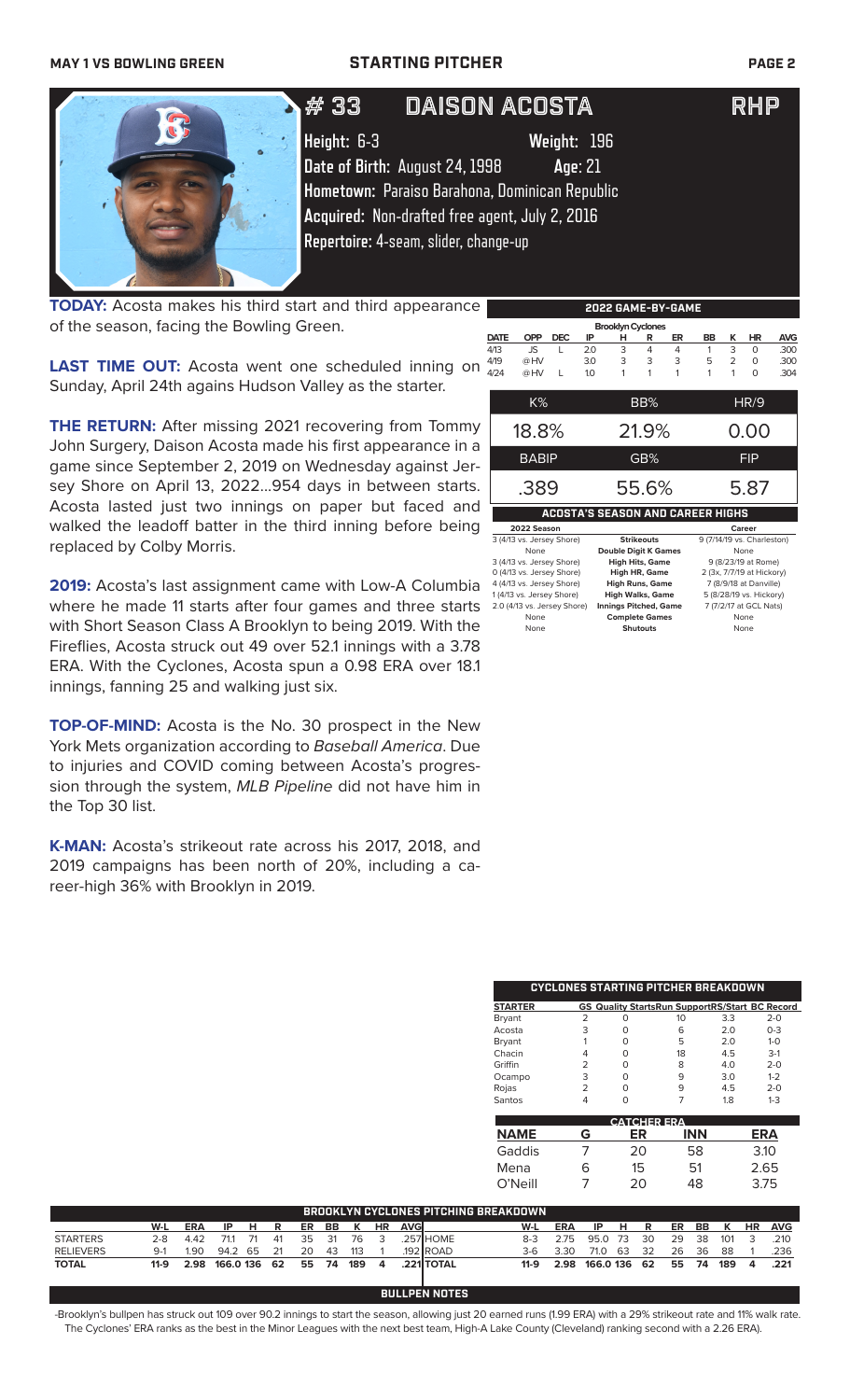**Season High, SB:** 

**Season High, SB:** 2 (4/20 at HV)

**Season High, RBI:** 2 (4/26 vs. BG)<br>**Season High, SB:** 1 (3x, 4/19 at HV)

**Season High, SB:** 

### **MAY 1 VS BOWLING GREEN BATTING PAGES PAGE 3 # 7 JOSE MENA - C .353, 0 HR, 6 RBI, .313 wOBA, wRC+ 85 Last Game:** 2-3, RBI, BB **Home:** 10-24 **Last HR: Season High, Hits:** 2 (4x, 4/30 vs. BG) **RISP:** 4-12 **Road:** 2-10 **Multi-Hit Games:** 4 (4/30 vs. Bowling Green) **Season High, Runs:** 1 (4/15 vs. JS) **Multi-RBI Games:** 2 (4/29 vs. Bowling Green) • Enters his seventh season with the Mets organization… Played in 31 games across High-A Brooklyn and AA Binghamton in 2021 • Won the NYPL Title with Brooklyn in 2019 • Born in Cotui, Dominican Republic…One of the oldest cities in Americas, founded in 1505…Average temperature in 90 degrees. • Signed as an International free agent on June 22, 2016 **# 1 NIC GADDIS - C/3B .140, 0 HR, 4 RBI, .259 wOBA, wRC+ 50 Last Game:** 0-3, RBI, SF **Home:** 5-23 **Last HR: Last HR:** Season High, Hits: 2 (4/16 vs. JS G2) **Season High, Hits:** 2 (4/16 vs. JS G2) **Season High, Runs:** 2 (4/16 vs. JS G2) **RISP:** 2-12 **Road:** 1-20 **Multi-Hit Games:** 1 (4/16 vs. JS G2) **Season High, Runs:** 2 (4/16 at JS G2) **Multi-RBI Games: 1 (4/15 vs. Jersey Shore)** • Enters his fourth year in the Mets organization...Made stops in Low-A St. Lucie, High-A Brooklyn, and Double-A Binghamton in 2021…totaled 48 games. • Returns to Coney Island where he was a member of the 2019 Cyclones for 15 games before being transferred to the GCL Mets. • Hit a combined .192 across 40 games in 2019 with Brooklyn and the GCL Mets • Drafted by the Mets in the 16th round of the 2019 MLB Draft out of Jacksonville State...Hails from Trenton, GA. **Last Game:** 1-4, 2B, R **Home:** 9-41 **Last HR: Season High, Hits:** 4 (4/22 at HV) **RISP:** 7-21 (.333) **Road:** 9-26 **Multi-Hit Games:** 2 (4/22 at Hudson Valley) **Season High, Runs:** 2 (4/22 at HV) **Streak:** 2 G (2-8) **On-Base Streak:** 13 (4/16 G1-pres.)**Multi-RBI Games:** 3 (4/22 at Hudson Valley) **Season High, RBI:** 3 (2x, 4/22 at HV) • Enters second year with the Mets organization…Selected in the 11th Round in the 2021 MLB Draft out of Mississippi State Appeared in 30 games with Low-A St. Lucie in 2021...Drove in 13 runs with five extra-base hits. • Won the 2021 College World Series with Mississippi State….Named to the College World Series All-Tournament Team…Second-Team All-SEC selection…One of five Bulldogs selected in the 2021 MLB Draft…Born William Kevin Jordan. **# 26 ROWDEY JORDAN - OF .269, 0 HR, 10 RBI, .379 wOBA, wRC+ 126 Last Game:** 2-4 **Home:** 10-30 **Last HR:** 4/17 vs. Jersey Shore **Season High, Hits:** 3 (4/26 vs. BG) **RISP:** 5-22 (.227) **Road:** 2-20 **Multi-Hit Games:** 4 (4/30 vs. Bowling Green) **Season High, Runs:** 1 (4/17 vs. JS) **Streak:** 1 G (2-4) **On-Base Streak:** 1 G (4/30-pres.) **Multi-RBI Games:** 1 (4/26 at Bowling Green) • Enters his second season as a member of the Mets organization… Played 2021 season with Low-A St. Lucie…batted .250 with seven home runs in 74 games • Played collegiately at California…dual sport athlete competing in football and baseball…Played in 10 games with two starts at QB for Cal in 2018…threw for two touchdowns, while running for four more Signed as a non-drafted free agent on June 18, 2020 with the New York Mets • Drafted by the Miami Marlins in the 26th round (771st overall) in the 2019 MLB Draft but did not sign **# 12 BRANDON McILWAIN - OF**<br> **12 BRANDON McILWAIN - OF .240, 1 HR, 5 RBI, .299 wOBA, wRC+ 75**<br> **1240, 1 HR, 5 RBI, .299 wOBA, wRC+ 75**<br> **1240, 1 HR, 5 RBI, .299 wOBA, wRC+ 75**<br> **1240, 1 HR, 5 RBI, .299 wOBA, wRC+ 75**<br>

**Last Game:** DNP **Home:** 3-13 **Last HR: Season High, Hits:** 1 (4x, 4/29 vs. BG) **RISP:** 0-6 **Road:** 1-2 **Multi-Hit Games: Season High, Runs:** 1 (4/29 vs. BG) **Season High, RBI:** 1 (4/17 vs. JS) **Season High, SB: # 20 TANNER MURPHY - OF .267, 0 HR, 1 RBI, .370 wOBA, wRC+ 120**

• Enters his fourth year with the Mets organization in 2022… Split the 2021 season between Low-A St. Lucie and High-A Brooklyn…drove in 19 runs in 44 games between the two levels

• Selected by the Mets in the 18th round in the 2019 MLB Draft…Played 40 games with ROA Kingsport in 2019

• Starred at North Florida…2019 ASUN Baseball Scholar Athlete of the Year…Set the UNF career stolen base record…11th outfielder drafted in school history.

| # 15 MATT D'NEILL - C |                                                          |                         | .125, O HR, O RBI, .310 wOBA, wRC+ 83    |
|-----------------------|----------------------------------------------------------|-------------------------|------------------------------------------|
| Last Game: DNP        | Home: $0-15$                                             | Last HR:                | <b>Season High, Hits: 2 (4/19 at HV)</b> |
| $RISP: 0-6$           | <b>Road: 3-9</b>                                         | <b>Multi-Hit Games:</b> | Season High, Runs: 3 (4/22 at HV)        |
| Streak:               | <b>On-base streak:</b> 1 G (4/29-pres.) Multi-RBI Games: |                         | Season High, RBI:                        |
|                       |                                                          |                         | Season High, SB:                         |

• Enters his fourth year in the Mets organization...Enters his first year in High-A after spending 2021 with the Low-A St. Lucie Mets

• Hit .187 with Low-A St. Lucie in 52 games with a .401 on-base percentage...has had a .405 career on-base percentage in 85 professional games

• Drafted by the Mets in the 20th round of the MLB Draft out of the University of Pennsylvania.

• Named Unanimous First-Team All-Ivy in 2019

| #9 JAYLEN PALMER - INF/OF                            |                                                           |                                                                                                                                                                                                                                                                  | . .114, O HR, 1 RBI, .249 wOBA, wRC+ 44                                                                                                                          |
|------------------------------------------------------|-----------------------------------------------------------|------------------------------------------------------------------------------------------------------------------------------------------------------------------------------------------------------------------------------------------------------------------|------------------------------------------------------------------------------------------------------------------------------------------------------------------|
| <b>Last Game:</b> 0-4<br><b>RISP: 0-9</b><br>Streak: | <b>Home: 3-18</b><br><b>Road: 2-26</b><br>On-base streak: | Last HR:<br>Multi-Hit Games: 1 (4/13 vs. Jersey Shore)<br><b>Multi-RBI Games:</b>                                                                                                                                                                                | <b>Season High, Hits: 2 (4/13 vs. JS)</b><br>Season High, Runs: 1(4/20 at HV)<br>Season High, RBI: 1 (4/10 at WIL)<br><b>Season High, SB:</b> 1(4x, 4/29 vs. BG) |
|                                                      |                                                           | • Enters his fifth year in the Mets organizationNo. 14 prospect in the Mets system, according to MLB PipelineExperienced first full season in 2021, playing 66<br>games with Low-A St. Lucie before an August promotion to High-A to play 39 games with Brooklyn |                                                                                                                                                                  |

• Spent 2018 and 2019 with short season teams in the GCL and Kingsport

• Drafted in the 22nd round of the 2018 MLB Draft out of Holy Cross (NY) High School in Flushing as one of four ever in school history to be drafted directly from high school...\$200K signing bonus

| $# 4$ JOSE PEROZA - INF |                                       |                                                   | .155, 0 HR, 3 RBI, .181 wOBA, wRC+ 2         |
|-------------------------|---------------------------------------|---------------------------------------------------|----------------------------------------------|
| Last Game: DNP          | <b>Home: 6-28</b>                     | Last HR:                                          | <b>Season High, Hits: 2 (4/17 vs. JS)</b>    |
| $RISP: 3-14$            | <b>Road: 3-30</b>                     | <b>Multi-Hit Games: 1 (4/17 vs. Jersey Shore)</b> | <b>Season High, Runs:</b> 2 (4/17 vs. JS)    |
| Streak:                 | <b>On-base streak:</b> 4 (4/26-pres.) | <b>Multi-RBI Games:</b>                           | <b>Season High, RBI:</b> 1 (3x, 4/17 vs. JS) |
|                         |                                       |                                                   | Season High, SB:                             |

• Enters his seventh year in the Mets organization...Advanced to Low-A St. Lucie in 2021 slashing .274/.404/.442…Spent the final 38 games of the season with the Cyclones, where he hit five home runs

• Ranked as the No. 19 prospect in the Mets farm system, according to *Baseball America* and the No. 29 prospect according to *MLB Pipeline*

Part of Brooklyn's 2019 New York-Penn League Championship Team.

• Signed as non-drafted international free agent signing on July 2, 2016 from Venezuela.

| $# 2$ WILMER REYES - UTL                                                                                                                      | .278, 1 HR, 9 RBI, .278 wOBA, wRC+ 62                                                                                                                                                                                                                                                                                                                                                  |
|-----------------------------------------------------------------------------------------------------------------------------------------------|----------------------------------------------------------------------------------------------------------------------------------------------------------------------------------------------------------------------------------------------------------------------------------------------------------------------------------------------------------------------------------------|
| <b>Last Game: 3-4. HR. 2 RBI. 3 R</b><br><b>Home: 15-43</b><br><b>Road: 5-29</b><br><b>RISP:</b> $6-22$ $(.273)$<br><b>Streak: 3 G (8-13)</b> | <b>Season High, Hits:</b> $3$ ( $2x$ , $4/28$ vs. $BG$ )<br><b>Last HR:</b> 4/30 vs. Bowling Green<br><b>Multi-Hit Games:</b> 5 (4/30 vs. Bowling Green)<br><b>Season High, Runs: 3 (4/30 vs. BG)</b><br><b>On-base streak:</b> 3 G (4/28-pres.) Multi-RBI Games: 2 (4/30 vs. Bowling Green)<br><b>Season High, RBI:</b> 5 (4/28 vs. BG)<br><b>Season High, SB: 1(2x, 4/26 vs. BG)</b> |
|                                                                                                                                               |                                                                                                                                                                                                                                                                                                                                                                                        |

• Enters his seventh year in the Mets organization...Won a New York-Penn League title with Brooklyn in 2019 • Reinstated to Brooklyn from rehab assignment with FCL Mets late in 2021 when SS Ronny Mauricio and OF Antoine Duplantis were promoted to Double-A

Binghamton. • Hit .323 with a .350 on-base percentage in 2019 as the top hitter on the 2019 NYPL Champion Brooklyn Cyclones

23 year old hails from Mao, Dominican Republic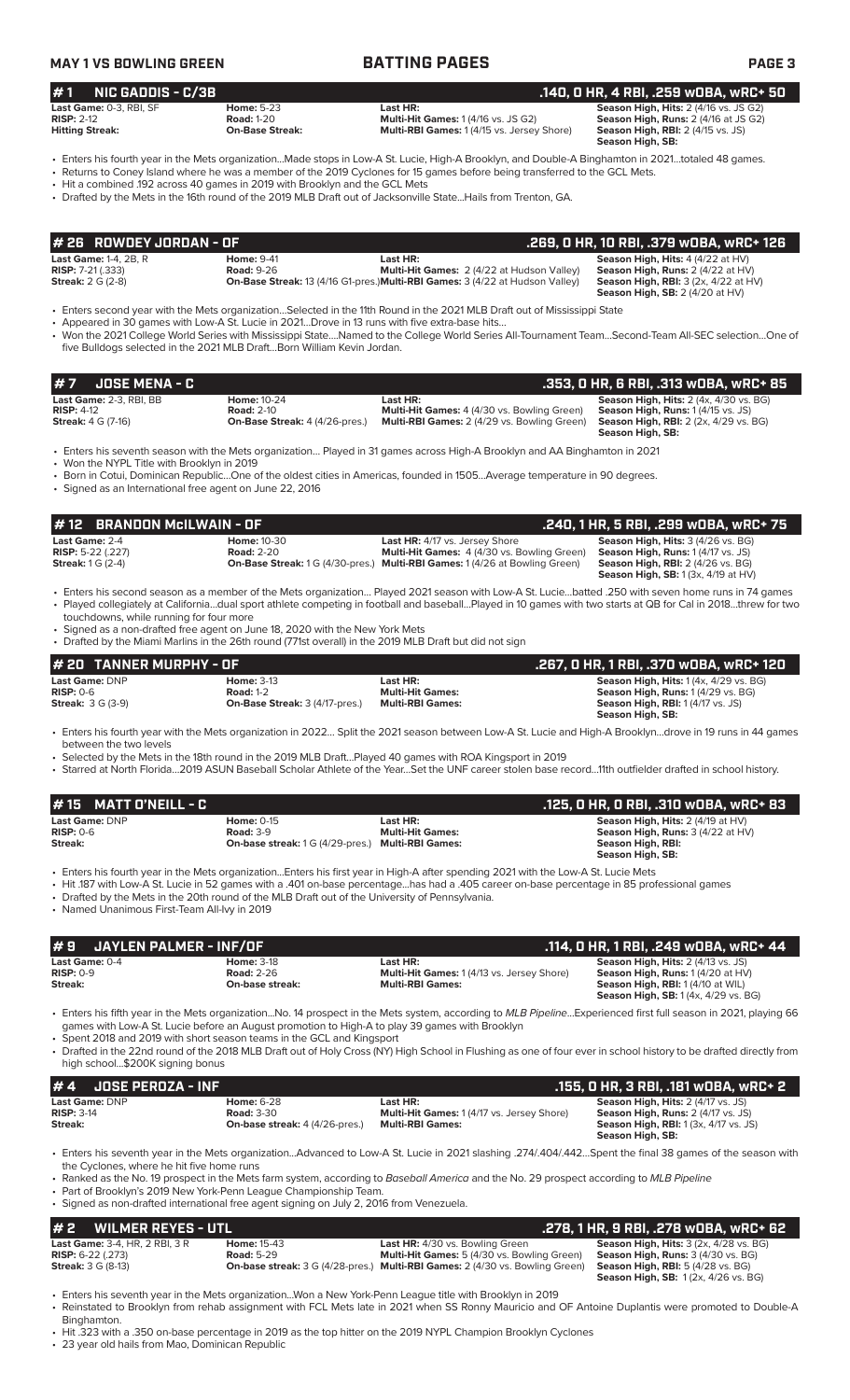| MAY 1 VS BOWLING GREEN |
|------------------------|
|------------------------|

### **MAY 1 8 BATTING PAGES PAGE 4**

| # 23 MATT RUDICK - OF                                                 |                                                                                                                                                                                                                                                                                                                                                                                                                                                                 |                                                                                                                                               | .184, 0 HR, 1 RBI, .314 wOBA, wRC+ 85                                                                                                                                    |  |  |  |  |  |
|-----------------------------------------------------------------------|-----------------------------------------------------------------------------------------------------------------------------------------------------------------------------------------------------------------------------------------------------------------------------------------------------------------------------------------------------------------------------------------------------------------------------------------------------------------|-----------------------------------------------------------------------------------------------------------------------------------------------|--------------------------------------------------------------------------------------------------------------------------------------------------------------------------|--|--|--|--|--|
| <b>Last Game: 1-3, 2B</b><br>$RISP: 1-10$<br><b>Streak:</b> 3 G (4-9) | <b>Home: 6-18</b><br><b>Road: 1-20</b>                                                                                                                                                                                                                                                                                                                                                                                                                          | Last HR:<br>Multi-Hit Games: 1(4/28 vs. Bowling Green)<br><b>On-base streak:</b> 3 G (4/27-pres.) Multi-RBI Games: 1 (4/28 vs. Bowling Green) | Season High, Hits: 2 (4/28 vs. BG)<br><b>Season High, Runs: 2 (3x, 4/28 vs. BG)</b><br><b>Season High, RBI:</b> 1(4/28 vs. BG)<br><b>Season High, SB: 2 (4/20 at HV)</b> |  |  |  |  |  |
|                                                                       | . Enters his second year with the Mets organizationplayed 21 games with the FCL Mets, hitting. 303 (23-76) with a .404 OBP.<br>• Drafted in the 13th Round in the 2021 MLB DraftStarred collegiately at San Diego State<br>• Named First-Team All-Mountain West selection in 2021 Hit 410 as a Redshirt-Junior<br>• Member of the 15u USA Baseball national team<br>• Scripps Rach alumni include SNL cast member Kyle Mooney and PGA golfer Xander Schauffele. |                                                                                                                                               |                                                                                                                                                                          |  |  |  |  |  |
| #10 WARREN SAUNDERS - INF                                             |                                                                                                                                                                                                                                                                                                                                                                                                                                                                 |                                                                                                                                               | .179, 0 HR, 1 RBI, .250 w0BA, wRC+ 45                                                                                                                                    |  |  |  |  |  |
| Last Game: 1-4, RBI<br>$RISP: 2-10$<br><b>Streak:</b> 3 G (4-11)      | <b>Home: 7-25</b><br><b>Road: 0-11</b><br><b>On-base streak:</b> 4 (4/26-pres.)                                                                                                                                                                                                                                                                                                                                                                                 | Last HR:<br>Multi-Hit Games: 2 (4/29 vs. Bowling Green)<br><b>Multi-RBI Games:</b>                                                            | <b>Season High, Hits: 2 (2x, 4/29 vs. BG)</b><br>Season High, Runs: 2 (4/29 vs. BG)<br><b>Season High, RBI:</b> 1 (2x, 4/30 vs. BG)<br>Season High, SB:                  |  |  |  |  |  |

• Enters his fifth year in the Mets organization and third season…Played his first full season in 2021 with the Low-A St. Lucie Mets and led the team in hits (84) and ranked second in total bases (105) behind Top-10 Mets prospect Alex Ramirez…plays outfield and all four infield positions

• Signed as an international free agent in 2018 out of Grand Bahama, Bahamas

• Recent players from the Bahamas include Miami's Jazz Chisholm and Antoan Richardson, famous for scoring from second base on Derek Jeter's walk-off single in his final game at Yankee Stadium.

| l#3<br>JT SCHWARTZ - INF |                                        |                                                                                    | .241, 1 HR, 4 RBI, .382 wOBA, wRC+ 127                 |
|--------------------------|----------------------------------------|------------------------------------------------------------------------------------|--------------------------------------------------------|
| Last Game: $1-4$ . $2B$  | <b>Home: 9-30</b><br><b>Road: 5-28</b> | <b>Last HR:</b> 4/12 vs. Jersey Shore                                              | <b>Season High, Hits: 3 (4/12 vs. JS)</b>              |
| <b>RISP:</b> 5-17 (.294) |                                        | <b>Multi-Hit Games:</b> 5 (4/26 vs. Bowling Green)                                 | <b>Season High, Runs: 3 (4/26 vs. BG)</b>              |
| <b>Streak:</b> 1 G (1-4) |                                        | <b>On-base streak:</b> 2 G (4/28-pres.) Multi-RBI Games: 2 (4/20 at Hudson Valley) | <b>Season High, RBI:</b> $2$ ( $2x$ , $4/20$ at $HV$ ) |
|                          |                                        |                                                                                    | Season High, SB:                                       |

• Enters his second year in the Mets organization…Saw first professional action in 2021 with Low-A St. Lucie…Appeared in 25 games with an OBP of .320 and two steals...*MLB Pipeline* ranks Schwartz as the number 19 overall prospect in the Mets organization.

• Drafted in the fourth round by the Mets in 2021 out UCLA…was named an All-American and won the Pac-12 batting title as a sophomore…His .396 average was the seventh highest in single-season UCLA history

• His UCLA teammate Kevin Kendall was also drafted by the Mets in 2021

| # 48 JOE SUOZZI - OF  |                   |                                            | .100, 1 HR, 7 RBI, .239 w0BA, wRC+ 38            |
|-----------------------|-------------------|--------------------------------------------|--------------------------------------------------|
| <b>Last Game: DNP</b> | <b>Home: 1-15</b> | Last HR:                                   | <b>Season High, Hits:</b> $1(3x, 4/20$ at $HV$ ) |
| $RISP: 2-8$           | <b>Road: 2-15</b> | <b>Multi-Hit Games:</b>                    | <b>Season High, Runs:</b> $1(3x, 4/19$ at $HV$ ) |
| Streak:               | On-base streak:   | <b>Multi-RBI Games: 1 (4/16 vs. JS G2)</b> | <b>Season High, RBI: 4 (4/16 vs. JS G2)</b>      |
|                       |                   |                                            | <b>Season High, SB:</b> $1(4/20$ at HV)          |

• Enters his second year in the Mets organization...Drove in 23 runs with 14 stolen bases in 53 games across Low-A St. Lucie and High-A Brooklyn last year

• Signed by the Mets on June 15, 2020 out of Boston College • Attended Chaminade High School in Mineola, NY...won the 2013 CHSAA Title

• His father, Tom Suozzi, is the former Nassau County Executive and current U.S. House of Representatives member of NY's 3rd district (Nassau, Suffolk, Queens) running for New York State Governor.

# **Recent Home Run Chart**

| Date | Player | Opponent                            |           | Exit Velo Launch Angle | Distance |
|------|--------|-------------------------------------|-----------|------------------------|----------|
|      |        | 4/12 JT Schwartz vs. Jersey Shore   | $103$ mph | 23                     | 365 ft.  |
|      |        | 4/16 G2 Joe Suozzi vs. Jersey Shore |           |                        |          |
| 4/17 |        | Brandon McIlwain vs. Jersey Shore   |           |                        |          |
| 4/30 |        | Wilmer Reyes vs. Bowling Green      |           |                        |          |
|      |        |                                     |           |                        |          |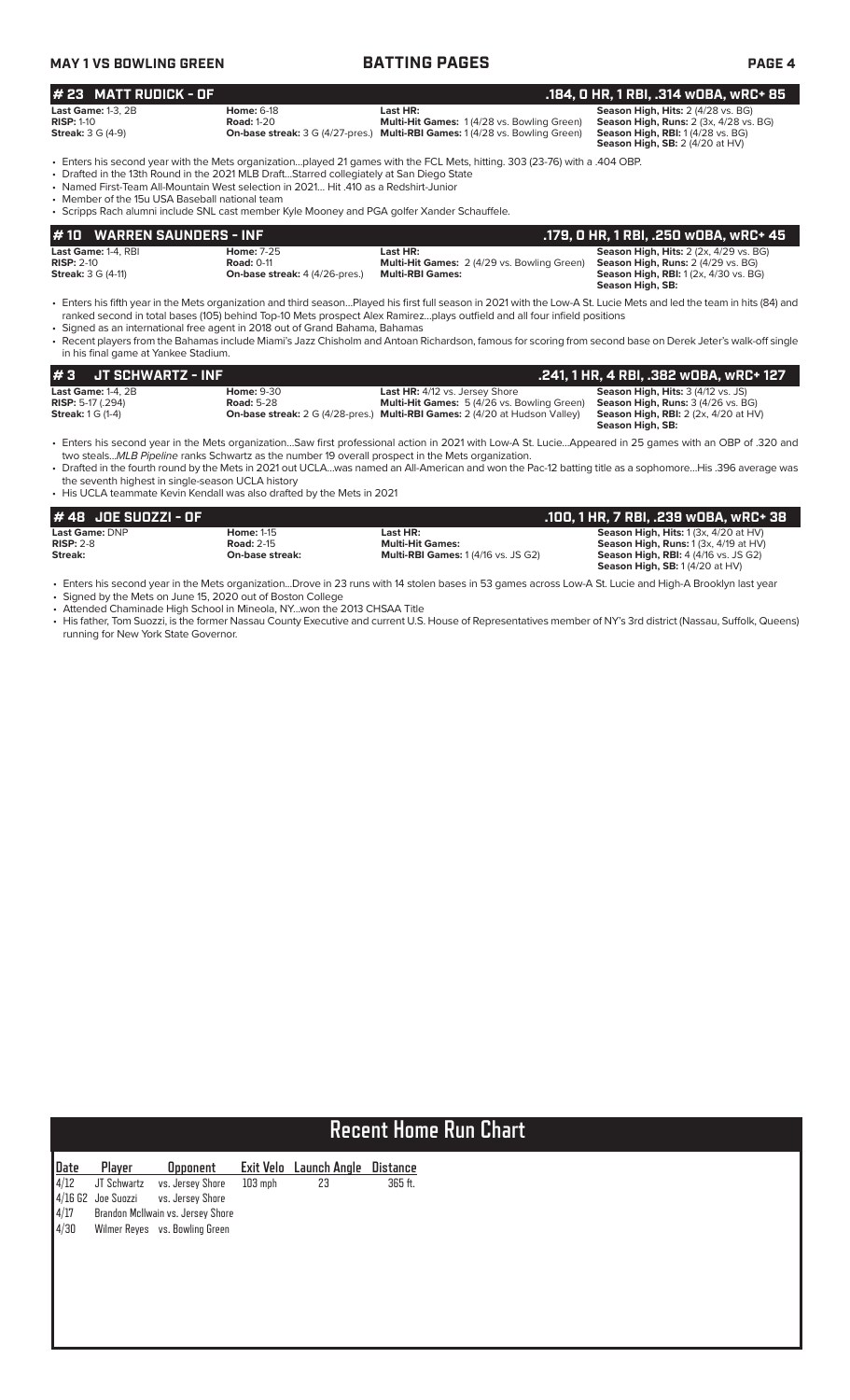# **MAY 1 VS BOWLING GREEN BULLPEN PAGE PAGE 5**

| #18<br><b>NOLAN CLENNEY - RHP</b>                                                                 | 17.5 K%, 7.5 BB%, 4.82 ERA, 5 G                         |          |              |                         |                              |                        |                    |                   |                             |                     |                           |                    |
|---------------------------------------------------------------------------------------------------|---------------------------------------------------------|----------|--------------|-------------------------|------------------------------|------------------------|--------------------|-------------------|-----------------------------|---------------------|---------------------------|--------------------|
|                                                                                                   |                                                         |          |              |                         | <b>LAST FIVE APPEARANCES</b> |                        |                    |                   |                             |                     |                           |                    |
| <b>Last App:</b> 4/28 vs. BG<br>Last Loss: 4/19 at HV<br>Leadoff: 1-7                             | SV/OP (Last):                                           | Holds:   |              |                         |                              | <b>NOLAN CLENNEY</b>   |                    |                   |                             |                     |                           |                    |
| Enters his second year in the Mets organizationReceived from Low-A St. Lucie on September 7       |                                                         |          | DATE<br>4/12 | <b>OPP</b><br>JS        | DEC<br>Н                     | IP<br>1.0              | Н<br>$\mathbf{1}$  | R<br>0            | ER<br>$\mathbf 0$           | BB<br>$\circ$       | Κ<br>$\mathbf{1}$         | <b>HR</b><br>0     |
|                                                                                                   |                                                         |          | 4/16         | JS (G1) W, BS           |                              | 1.0                    | 2                  | 2                 | $\overline{2}$              | $\mathbf{1}$        | 0                         | 0                  |
| • Signed to a minor league deal on June 28, 2021Made 13 relief apps for Low-A St. Lucie           |                                                         |          | 4/19         | @HV                     | L                            | 3.0                    | $\mathbf{1}$       | 1                 | 1                           | $\circ$             | 3                         | $\mathbf{1}$       |
| • Pitched with Gary in 2021 and with Utica in 2019 and 2020 in independent baseball               |                                                         |          | 4/24         | @HV                     |                              | 1.2                    | 1                  | 1                 | 1                           | $\mathbf{1}$        | 1                         | $\mathbf 0$        |
| • 25 year old hails from Northville, MichiganAttended NC State                                    |                                                         |          | 4/28         | BG                      |                              | 2.2                    | $\mathbf{1}$       | 1                 | 1                           | $\mathbf{1}$        | $\overline{2}$            | $\circ$            |
| #36<br><b>JUSTIN COURTNEY - RHP</b>                                                               | 33.3 K%, 13.3 BB%, 2.08 ERA, 5 G                        |          |              |                         |                              | <b>JUSTIN COURTNEY</b> |                    |                   |                             |                     |                           |                    |
| Last App: 4/30 vs. BG Last Loss:                                                                  | <b>SV/OP (Last):</b> 2/2 4/15 vs JS                     | Holds:   | DATE         | OPP                     | DEC                          | IP                     | н                  | R                 | ER                          | <b>BB</b>           | Κ                         | <b>HR</b>          |
| Leadoff: 1-7                                                                                      |                                                         |          |              | 4/9 (G2)@WIL            | <b>SV</b>                    | 2.0                    | $\overline{2}$     | $\mathbf{1}$      | 1                           | $\overline{2}$      | 3                         | 0                  |
| • Enters first season with the Mets organization Signed on September 10, 2021                     |                                                         |          | 4/15         | JS                      | SV                           | 2.0                    | $\circ$            | 0                 | $\mathbf 0$                 | $\circ$             | 3                         | 0                  |
| . Began career with the Angels organizationPitched 43.0 IP across Rokand Low-A Inland Empire      |                                                         |          | 4/20         | @HV                     | W                            | 1.1                    | 2                  | $\mathbf{1}$      | $\mathbf{1}$                | $\overline{2}$      | $\overline{2}$            | 0                  |
| 66ers in 2021                                                                                     |                                                         |          | 4/24         | @HV                     |                              | 1.1                    | $\mathbf{1}$<br>2  | 0<br>$\circ$      | $\mathbf 0$<br>$\circ$      | $\circ$<br>$\Omega$ | $\overline{2}$<br>3       | $\circ$<br>$\circ$ |
| · Played collegiately at MaineNamed Louisville Slugger Freshman All-American                      |                                                         |          | 4/30         | BG                      | W                            | 2.0                    |                    |                   |                             |                     |                           |                    |
|                                                                                                   |                                                         |          |              |                         |                              | <b>JOSH HEJKA</b>      |                    |                   |                             |                     |                           |                    |
| #13<br><b>JOSH HEJKA - RHP</b>                                                                    | 37.5 K%, 8.3 BB%, 0.00 ERA, 6 G                         |          | DATE         | OPP                     | <b>DEC</b>                   | IP                     | н                  | R                 | ER                          | BB                  | Κ                         | <b>HR</b>          |
| Last App: 4/30 vs BG<br><b>Last Loss:</b>                                                         | SV/OP (Last): 4/30 vs. BG                               | Holds:   | 4/12         | JS                      | H                            | 1.0                    | 1                  | 0                 | $\mathbf 0$                 | 0                   | 1                         | 0                  |
| <b>Leadoff: 0-3</b>                                                                               |                                                         |          | 4/17         | JS                      |                              | 1.0                    | $\mathbf{1}$       | 0                 | $\mathbf 0$                 | 0                   | $\overline{2}$            | $\circ$            |
| • Enters his fourth year in the Mets organization                                                 |                                                         |          | 4/20         | @HV                     | Н                            | 1.2                    | 1                  | 0                 | 0                           | 2                   | 3                         | $\circ$            |
| • Pitched with High-A Brooklyn, Double-A Binghamton, and Triple-A Syracuse in 2021                |                                                         |          | 4/26         | BG                      | W                            | 1.0                    | 0                  | $\mathbf 0$       | 0                           | 0                   | 1                         | $\mathbf 0$        |
| . Played collegiately at Division III Johns HopkinsHolds the Blue Jay record for career saves and |                                                         |          | 4/30         | BG                      | <b>SV</b>                    | 2.0                    | $\mathbf{1}$       | $\mathbf 0$       | $\mathbf 0$                 | $\mathbf 0$         | 1                         | $\circ$            |
| single-season appearancesMember of the 2019 College World Series All-Tournament Team.             |                                                         |          |              |                         |                              | <b>COLBY MORRIS</b>    |                    |                   |                             |                     |                           |                    |
|                                                                                                   |                                                         |          | DATE         | OPP                     | <b>DEC</b>                   | IP                     | Н                  | R                 | ER                          | BB                  | Κ                         | <b>HR</b>          |
| #38<br><b>COLBY MORRIS - RHP</b>                                                                  | 28.1 K%, 18.8 BB%, 2.35 ERA, 5 G                        |          | 4/10         | @WIL                    |                              | 1.2                    | $\mathbf{1}$       | 0                 | $\mathbf 0$                 | $\circ$             | 2                         | 0                  |
| <b>Last App:</b> 4/28 vs. BG<br><b>Last Loss:</b>                                                 | SV/OP (Last):                                           | Holds:   | 4/13<br>4/19 | JS<br>@HV               |                              | 2.0<br>2.0             | $\mathbf{1}$<br>2  | 0<br>$\mathbf{1}$ | $\mathbf 0$<br>$\mathbf{1}$ | 2<br>2              | 3<br>2                    | 0<br>0             |
| Leadoff: 0-4                                                                                      |                                                         |          | 4/23         | @ HV                    |                              | 1.0                    | $\circ$            | 0                 | $\mathbf 0$                 | $\circ$             | $\mathbf{1}$              | $\circ$            |
| • Enters his second season with the Mets organizationSigned by the club on March 19, 2021         |                                                         |          | 4/28         | BG                      |                              | 1.0                    | $\mathbf{1}$       | 1                 | 1                           | $\overline{2}$      | 1                         | $\circ$            |
| Pitched in 31 G across Low-A St. Lucie & High-A Brooklyn in 2021struck out 65 batters in 55.1 IP  |                                                         |          |              |                         |                              |                        |                    |                   |                             |                     |                           |                    |
| . Played collegiately at Division III Middlebury CollegePlayed two seasons of Independent base-   |                                                         |          |              |                         |                              | <b>HUNTER PARSONS</b>  |                    |                   |                             |                     |                           |                    |
| ball with the Gary SouthShore Railcats, Milwaukee Milkmen, and Chicago Deep Dish                  |                                                         |          | DATE         | OPP                     | <b>DEC</b>                   | IP                     | Н                  | R                 | ER                          | <b>BB</b>           | К                         | <b>HR</b>          |
|                                                                                                   |                                                         |          | 4/12         | JS                      | W                            | 2.1                    | 1                  | 0                 | 0                           | $\mathbf{1}$        | 5                         | 0                  |
| #17<br><b>HUNTER PARSONS - RHP</b>                                                                | 42.3 K%, 3.8 BB%, 0.00 ERA, 4 G                         |          | 4/17         | JS                      | Н                            | 2.0                    | $\overline{2}$     | 0                 | 0                           | $\circ$             | 3                         | $\circ$            |
| Last App: $4/27 \vee BG$<br><b>Last Loss:</b>                                                     | SV/OP (Last):                                           | Holds: 1 | 4/23         | @ HV                    |                              | 1.1                    | $\mathbf{1}$       | $\mathbf 0$       | 0                           | 0                   | 2                         | 0                  |
| Leadoff: 1-5                                                                                      |                                                         |          | 4/27         | <b>BG</b>               |                              | 0.2                    | $\overline{2}$     | $\circ$           | $\mathbf 0$                 | $\circ$             | 1                         | $\mathbf 0$        |
| Enters his fourth year in the Mets orgPitched with Low-A St. Lucie and High-A Brooklyn in 2021    |                                                         |          |              |                         |                              |                        |                    |                   |                             |                     |                           |                    |
| Drafted in the 19th round by the Mets in 2019Third-team All-Big Ten selection                     |                                                         |          |              |                         |                              | <b>EVY RUIBAL</b>      |                    |                   |                             |                     |                           |                    |
| Drafted out of Parkside High School by Cleveland (40th round) in 2015 but did not sign            |                                                         |          | DATE         | OPP                     | DEC                          | IP                     | н                  | R                 | ER                          | BB                  | Κ                         | <b>HR</b>          |
|                                                                                                   |                                                         |          | 4/15         | JS                      |                              | 0.1                    | $\mathbf{1}$       | 0                 | 0                           | 0                   | $\circ$                   | 0                  |
|                                                                                                   |                                                         |          | 4/17         | JS                      |                              | 1.0                    | $\circ$            | $\circ$           | $\circ$                     | $\circ$             | 1                         | $\circ$            |
| <b>EVY RUIBAL - RHP</b><br># 50                                                                   | 32 K%, 12 BB%, 6.75 ERA, 5 G                            |          | 4/21         | @HV                     |                              | 0.2                    | $\circ$            | $\mathbf 0$       | 0                           | 0                   | 2                         | $\circ$            |
| Last App: 4/28 vs. BG<br><b>Last Loss:</b>                                                        | SV/OP (Last):<br>Holds:                                 |          | 4/23<br>4/28 | @ HV<br>BG              |                              | 2.0<br>0.1             | 1<br>3             | $\mathbf 0$<br>3  | 0<br>3                      | 0<br>3              | $\overline{2}$<br>1       | 0<br>0             |
| Leadoff: 1-4                                                                                      |                                                         |          |              |                         |                              |                        |                    |                   |                             |                     |                           |                    |
| • Signed to a minor league deal on June 27, 2021 from the Florence Y'alls (Frontier League)       |                                                         |          |              |                         |                              | <b>REYSON SANTOS</b>   |                    |                   |                             |                     |                           |                    |
| • Pitched in the Dodgers system from 2015-2018, reaching High-A Rancho Cucamonga                  |                                                         |          | DATE OPP     |                         | <b>DEC</b>                   |                        |                    | IP H R ER BB      |                             | 0                   | K                         | HR                 |
| • Drafted by the Dodgers in the 16th round of the 2017 MLB Draft from Notre Dame                  |                                                         |          | 4/13<br>4/16 | JS<br>JS G <sub>2</sub> |                              | 2.0                    | $1.0 \t1 \t0$<br>2 | 0                 | $\overline{0}$<br>0         | $\overline{2}$      | $\circ$<br>$\overline{2}$ | 0                  |
| • From Milburn, New Jersey, attending Milburn High School                                         |                                                         |          | 4/20         | @HV                     | SV                           | 2.0                    | 0                  | $\mathbf{1}$      | 1                           | 2                   | 2                         | 0                  |
| #34<br><b>REYSON SANTOS - RHP</b>                                                                 | 18.2 K%, 18.2 BB%, 2.45 ERA, 6 G                        |          | 4/26         | BG                      |                              | 1.0                    | 2                  | 1                 | 1                           | 1                   | 0                         | 0                  |
|                                                                                                   |                                                         |          | 4/29         | BG                      | н                            | 0.1                    | 0                  | $\circ$           | $\circ$                     | $\circ$             | 0                         | 0                  |
| <b>Last App:</b> 4/29 vs BG<br><b>Last Loss:</b>                                                  | SV/OP (Last):                                           | Holds:   |              |                         |                              | <b>SAMMY TAVAREZ</b>   |                    |                   |                             |                     |                           |                    |
| <b>Leadoff:</b> 1-6                                                                               |                                                         |          | DATE         | OPP                     | DEC                          | IP                     | Н                  | R                 | <u>ER</u>                   | <b>BB</b>           | Κ                         | <b>HR</b>          |
| • Enters his fourth year in the Mets organization                                                 |                                                         |          | 4/12         | JS                      | SV                           | 1.0                    | 0                  | 0                 | 0                           | 0                   | 2                         | 0                  |
| Began the 2021 season with Low-A St. Luciewhere he struck out 44 batters in 35.1 inningsPro-      |                                                         |          | 4/16         | JS G <sub>2</sub>       | SV                           | 1.0                    | 0                  | 0                 | 0                           | 2                   | 1                         | 0                  |
| moted to High-A Brooklyn making three appearances in 2021                                         |                                                         |          | 4/22         | @ HV                    |                              | 0.1                    | 0                  | 0                 | 0                           | 1                   | 1                         | 0                  |
| His native Bani is home to several former MLB players, including Manny, Willy, and Erick Aybar.   |                                                         |          | 4/26         | BG                      |                              | 2.0                    | $\circ$            | $\circ$           | $\circ$                     | 2                   | 4                         | $\mathsf O$        |
|                                                                                                   |                                                         |          | 4            |                         |                              |                        |                    |                   |                             |                     |                           |                    |
| #46<br><b>SAMMY TAVAREZ - RHP</b>                                                                 | 42.1 K%, 26s.3 BB%, 0.00 ERA, 4 G                       |          |              |                         |                              |                        |                    |                   |                             |                     |                           |                    |
| <b>Last Loss:</b><br>Last App: 4/26 vs BG                                                         | <b>SV/OP (Last):</b> 2/2 (4/16 vs. JS G1) <b>Holds:</b> |          |              |                         |                              |                        |                    |                   |                             |                     |                           |                    |

**Leadoff:** 0-1, HBP

• Enters his second season with the Mets organization…Played 2021 season with Low-A St. Lucie…

striking out 52 batters in 31.0 innings

• Signed by the Yankees as a free agent on January 17, 2018

• Hails from Santo, Domingo, Dominican Republic.

| 4/17 | JS   |            | 1.0                 | 1              | 0        | 0        | 0         | $\overline{2}$ | 0  |  |
|------|------|------------|---------------------|----------------|----------|----------|-----------|----------------|----|--|
| 4/20 | @HV  | Н          | 1.2                 | 1              | 0        | 0        | 2         | 3              | 0  |  |
| 4/26 | BG   | W          | 1.0                 | O              | $\Omega$ | 0        | 0         | 1              | O  |  |
| 4/30 | BG   | <b>SV</b>  | 2.0                 | 1              | 0        | 0        | 0         | 1              | O  |  |
|      |      |            | <b>COLBY MORRIS</b> |                |          |          |           |                |    |  |
| DATE | OPP  | <b>DEC</b> | IP                  | н              | R        | ER       | <b>BB</b> | Κ              | ΗR |  |
| 4/10 | @WIL |            | 1.2                 | 1              | O        | $\Omega$ | $\Omega$  | $\overline{2}$ | 0  |  |
| 4/13 | JS   |            | 2.0                 | 1              | O        | $\Omega$ | 2         | 3              | 0  |  |
| 4/19 | @HV  |            | 2.0                 | $\overline{2}$ | 1        | 1        | 2         | $\overline{2}$ | 0  |  |
| 4/23 | @ HV |            | 1.0                 | 0              | O        | $\Omega$ | $\Omega$  | 1              | 0  |  |
| 4/28 | BG   |            | 1.0                 | 1              | 1        | 1        | 2         |                | 0  |  |
|      |      |            |                     |                |          |          |           |                |    |  |
|      |      |            |                     |                |          |          |           |                |    |  |

| <b>HR</b> |
|-----------|
|           |
| O         |
|           |
|           |
|           |

|                |                   |            | <b>EVY RUIBAL</b>    |   |          |          |                |                |    |
|----------------|-------------------|------------|----------------------|---|----------|----------|----------------|----------------|----|
| DATE           | OPP               | <b>DEC</b> | IP                   | н | R        | ER       | BB             | Κ              | ΗR |
| 4/15           | <b>JS</b>         |            | 0.1                  | 1 | $\Omega$ | 0        | $\circ$        | O              | 0  |
| 4/17           | JS                |            | 1.0                  | O | 0        | 0        | $\Omega$       | 1              | 0  |
| 4/21           | @HV               |            | 0.2                  | O | $\Omega$ | 0        | $\Omega$       | 2              | 0  |
| 4/23           | @ HV              |            | 2.0                  | 1 | $\Omega$ | 0        | $\circ$        | $\overline{2}$ | 0  |
| 4/28           | <b>BG</b>         |            | 0.1                  | 3 | 3        | 3        | 3              | 1              | 0  |
|                |                   |            | <b>REYSON SANTOS</b> |   |          |          |                |                |    |
| <b>DATE</b>    | OPP               | <b>DEC</b> | IP                   | Н | R        | ER       | BB             | Κ              | ΗR |
| 4/13           | <b>JS</b>         |            | 1.0                  | 1 | O        | $\Omega$ | 0              | 0              | 0  |
| 4/16           | JS G <sub>2</sub> |            | 2.0                  | 2 | 0        | 0        | 2              | 2              | 0  |
| 4/20           | @HV               | SV         | 2.0                  | 0 | 1        | 1        | $\overline{2}$ | 2              | 0  |
| 4/26           | <b>BG</b>         |            | 1.0                  | 2 | 1        | 1        | 1              | 0              | 0  |
| 4/29           | BG                | н          | 0.1                  | 0 | O        | O        | 0              | 0              | 0  |
|                |                   |            | <b>SAMMY TAVAREZ</b> |   |          |          |                |                |    |
| DATE           | OPP               | DEC        | IP                   | н | R        | ER       | BB             | Κ              | ΗR |
| 4/12           | <b>JS</b>         | SV         | 1.0                  | O | $\Omega$ | O        | $\circ$        | $\overline{2}$ | 0  |
| 4/16           | JS G2             | SV         | 1.0                  | O | $\Omega$ | O        | $\overline{2}$ | 1              | 0  |
| 4/22           | @ HV              |            | 0.1                  | 0 | 0        | 0        | 1              | 1              | 0  |
| 4/26           | <b>BG</b>         |            | 2.0                  | O | 0        | 0        | $\overline{2}$ | 4              | 0  |
| $\overline{a}$ |                   |            |                      |   |          |          |                |                |    |

|                |                                    |    |    |    |   | <b>Number of Pitches Thrown</b> |     |
|----------------|------------------------------------|----|----|----|---|---------------------------------|-----|
| <b>Pitcher</b> | Days Rest 4/26 4/27 4/28 4/29 4/30 |    |    |    |   |                                 | 5/1 |
| Clenney        | 2                                  |    |    | 38 |   |                                 |     |
| Courtney       | O                                  |    |    |    |   | 34                              |     |
| Hejka          | O                                  | 15 |    |    |   | 22                              |     |
| <b>Morris</b>  | 2                                  |    |    | 31 |   |                                 |     |
| Parsons        | 3                                  |    | 15 |    |   |                                 |     |
| Ruibal         | 2                                  |    |    | 28 |   |                                 |     |
| Santos, Rey.   |                                    | 24 |    |    | 4 |                                 |     |
| Tavarez        |                                    | 47 |    |    |   |                                 |     |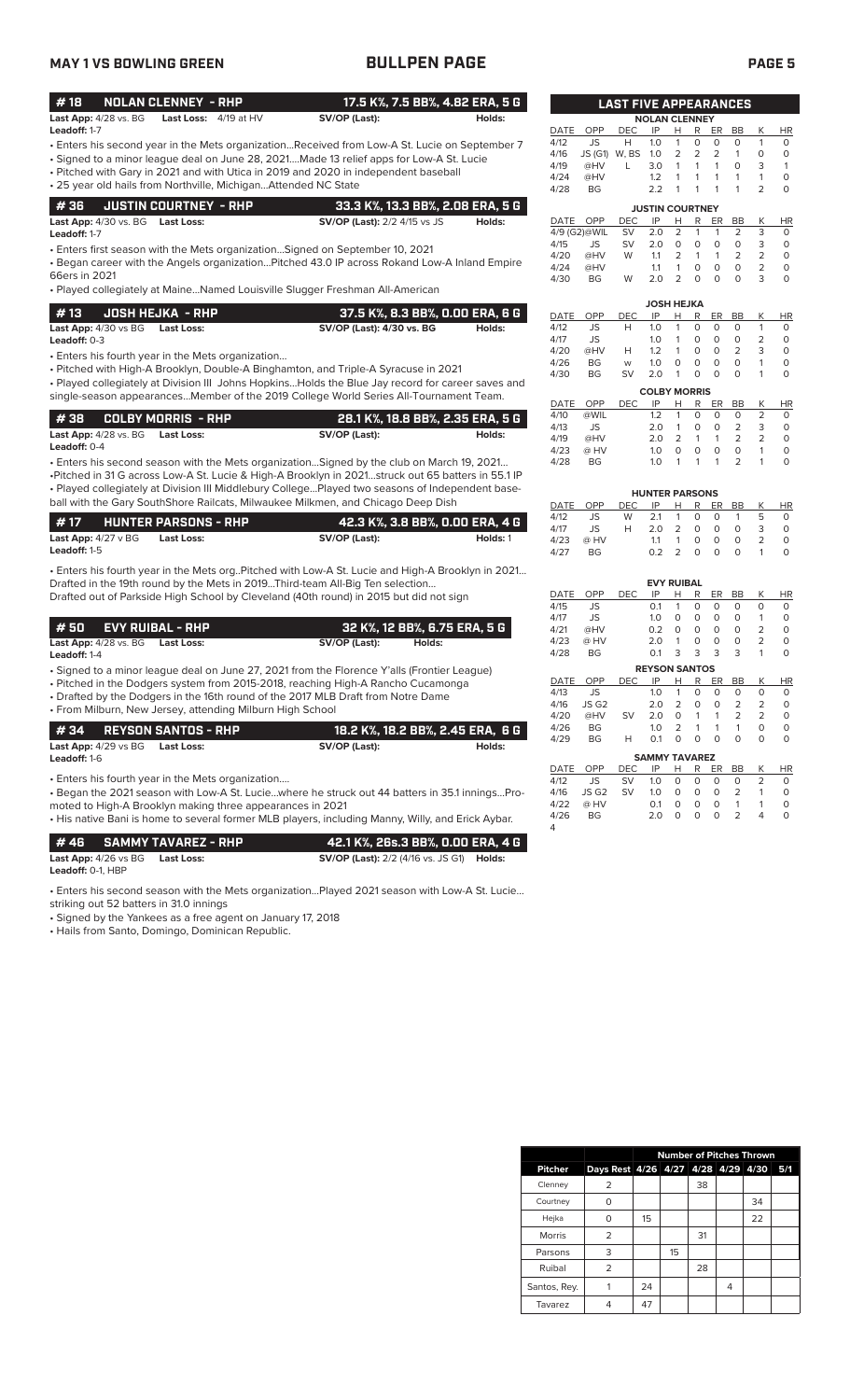# **MAY 1 VS BOWLING GREEN HIGH/LOW & CHARTS PAGE 6**

| INDIVIDUAL BATTING HIGHS                                                   |
|----------------------------------------------------------------------------|
|                                                                            |
|                                                                            |
|                                                                            |
|                                                                            |
| Most Doubles, Game 2 (3x, Warren Saunders, 4/29 vs. Bowling Green)         |
|                                                                            |
|                                                                            |
|                                                                            |
|                                                                            |
|                                                                            |
|                                                                            |
|                                                                            |
|                                                                            |
|                                                                            |
|                                                                            |
| Most Extra-Base Hits, Game 2 (4x, Warren Saunders, 4/29 vs. Bowling Green) |
|                                                                            |
| <b>TEAM BATTING HIGHS</b>                                                  |
|                                                                            |
|                                                                            |
|                                                                            |
|                                                                            |
|                                                                            |
|                                                                            |
|                                                                            |
|                                                                            |
|                                                                            |
| Home Runs, Consecutive Games2 games (4/16 vs. JS G2 -4/17 vs Jersey Shore) |
|                                                                            |
|                                                                            |
|                                                                            |
|                                                                            |
|                                                                            |
|                                                                            |
|                                                                            |
|                                                                            |
|                                                                            |
|                                                                            |
|                                                                            |

### **FIELDING**

Most Errors, Team, Game......................................................... 2 (4x, 4/28 vs. Bowling Green) Most Errors, Individual, Game................1 (16x, McIllwain, Reyes 4/28 vs. Bowling Green) Most Double Plays Turned, Nine-Inning Game............................ 3 (4/19 @ Hudson Valley) Consecutive Errorless Games, Team..................................2(4/29-4/30 vs. Bowling Green)

| <b>STARTERS BY POSITION</b>                                                                                       |
|-------------------------------------------------------------------------------------------------------------------|
| C- O'Neill (7), Gaddis (6), Mena (6)                                                                              |
| <b>1B-</b> Schwartz (16), Saunders (2, Suozzi (1)                                                                 |
| <b>2B-</b> Young (3), Peroza (6), Reyes (2), Saunders (7)                                                         |
| <b>3B-</b> Peroza (7), Gaddis (5), Saunders (3), Palmer (4)                                                       |
| <b>SS-</b> Reyes (16), Young (2), Peroza (1)                                                                      |
| LF- Rudick $(6)$ , Jordan $(9)$ , Murphy $(4)$                                                                    |
| CF- Palmer (8), Jordan (6), Rudick (5)                                                                            |
| RF- McIlwain (13), Suozzi (5), Murphy (1)                                                                         |
| DH- Suozzi (3), Jordan (3), Schwartz (2), Rudick (2), Gaddis (2) Peroza (1), O'Neill (2),<br>Palmer (1), Mena (3) |
| <b>STARTERS BY BATTING ORDER</b>                                                                                  |
| 1st - Jordan (15), Rudick (4), Murphy (1)                                                                         |
| 2nd - Reyes (14), Jordan (2), Peroza (1) Gaddis (2). O'Neil (1)                                                   |
| 3rd - Schwartz (14), Young (5), Reyes (1)                                                                         |
| 4th- McIlwain (9), Peroza (8), Gaddis (2), Mena (1)                                                               |
| 5th- Schwartz (5), Gaddis (4), Suozzi (3), Peroza (2), McIlwain (1), Mena (4), O'Neil (1)                         |

**6th-** Palmer (8), Saunders (2), Mena (1), Peroza (2), O'Neill (1), McIlwain (1), Reyes (2), Gaddis (2), Suozzi (1)

**7th-** Palmer (5), Gaddis (2), McIlwain (2) Suozzi (2), Saunders (2), Rudick (2), Mena (1), Peroza (3), Reyes (1)

**8th-** Saunders (6), O'Neill (3), Suozzi (3), Gaddis (2), Rudick (2), McIlwain (1), Reyes (1), Peroza (1), Palmer (1)

**9th-** Rudick (6), Murphy (3), Jordan (2), Mena (2), O'Neill (3), Suozzi (1), Saunders (2)

|             | <b>CATCHERS STEALING</b> |     |            |             | <b>MULTI-RUN INNINGS</b> |               |
|-------------|--------------------------|-----|------------|-------------|--------------------------|---------------|
| <b>Name</b> | cs                       | АТТ | <b>PCT</b> | <b>Runs</b> | Times                    | Last          |
| Gaddis      |                          |     | 6%         |             | 15                       | $4/30$ vs. BG |
| Mena        |                          | 19  | 21%        |             |                          | $4/17$ vs. JS |
| O'Neill     |                          | つの  | 10%        |             |                          | 4/28 vs. BG   |

|                  |    | 2                 | a   | 4  | я               | B  | $\rightarrow$ | 8 | 9 | 10+ 1 | <b>TOTALS</b> |
|------------------|----|-------------------|-----|----|-----------------|----|---------------|---|---|-------|---------------|
| <b>OPPONENTS</b> | 10 | 8<br>$\mathbf{1}$ | 5 I | 14 | $3 \mid 7 \mid$ |    | 6             | 3 |   |       | 58            |
| <b>BKLYN</b>     | 9  | 9                 | з   | 5  | 10              | 11 |               |   | 8 |       | 61            |

| INDIVIDUAL PITCHING HIGHS                                                    |
|------------------------------------------------------------------------------|
|                                                                              |
|                                                                              |
|                                                                              |
|                                                                              |
| Most Strikeouts, Game, Reliever 8 (2x, Oscar Rojas, 4/22 at Hudson Valley)   |
|                                                                              |
|                                                                              |
|                                                                              |
|                                                                              |
| Most Innings Pitched, Reliever 5.0 (2x, Jesus Vargas 4/27 vs. Bowling Green) |
|                                                                              |
| Most Consecutive Scoreless Inn., Reliever  5.2 (Hunter Parsons, 4/9-present) |

| <b>TEAM PITCHING HIGHS</b>                                          |  |
|---------------------------------------------------------------------|--|
|                                                                     |  |
|                                                                     |  |
|                                                                     |  |
|                                                                     |  |
|                                                                     |  |
| Most Consecutive Scoreless Innings 11 (4/29-4/30 vs. Bowling Green) |  |
|                                                                     |  |
|                                                                     |  |
|                                                                     |  |
|                                                                     |  |
|                                                                     |  |
|                                                                     |  |
|                                                                     |  |
|                                                                     |  |
|                                                                     |  |
|                                                                     |  |
|                                                                     |  |

|                        |                      |         | <b>TEAM MISCELLANEOUS</b>                                                    |  |  |  |
|------------------------|----------------------|---------|------------------------------------------------------------------------------|--|--|--|
|                        |                      |         | Longest Game, Time, Nine-Inning Game 3:07 (4/22 at Hudson Valley)            |  |  |  |
|                        |                      |         |                                                                              |  |  |  |
|                        |                      |         | Shortest Game, Time Nine-Inning Game. 2:15 (4/30 vs. Bowling Green)          |  |  |  |
|                        |                      |         |                                                                              |  |  |  |
|                        |                      |         |                                                                              |  |  |  |
|                        |                      |         |                                                                              |  |  |  |
|                        |                      |         |                                                                              |  |  |  |
|                        |                      |         |                                                                              |  |  |  |
|                        |                      |         | Coldest Gametime Temp. 47 degrees (2x, 4/19 @ Hudson Valley, Wilmington 4/8) |  |  |  |
|                        |                      |         |                                                                              |  |  |  |
|                        |                      |         |                                                                              |  |  |  |
|                        |                      |         |                                                                              |  |  |  |
|                        |                      |         |                                                                              |  |  |  |
|                        | OUTFIELD ASSISTS (0) |         | <b>RECORD BREAKDOWN</b>                                                      |  |  |  |
| <b>NAME</b>            | <b>TOTAL</b>         | (LAST)  |                                                                              |  |  |  |
|                        |                      |         |                                                                              |  |  |  |
|                        |                      |         |                                                                              |  |  |  |
|                        |                      |         |                                                                              |  |  |  |
|                        |                      |         |                                                                              |  |  |  |
|                        |                      |         |                                                                              |  |  |  |
|                        |                      |         |                                                                              |  |  |  |
|                        |                      |         |                                                                              |  |  |  |
|                        |                      |         |                                                                              |  |  |  |
|                        |                      |         |                                                                              |  |  |  |
|                        | UNIFORM RECORDS      |         |                                                                              |  |  |  |
|                        |                      |         |                                                                              |  |  |  |
| <b>Home White</b>      |                      | $6 - 3$ |                                                                              |  |  |  |
|                        |                      | $3-5$   |                                                                              |  |  |  |
| <b>Road Gray</b>       |                      |         |                                                                              |  |  |  |
| <b>White Throwback</b> |                      | $1 - 0$ |                                                                              |  |  |  |
|                        |                      |         |                                                                              |  |  |  |
| Los Jefes              |                      | $1-0$   |                                                                              |  |  |  |
|                        |                      |         |                                                                              |  |  |  |
|                        |                      |         |                                                                              |  |  |  |
|                        |                      |         | Do Not Allow a Home Run 8-8                                                  |  |  |  |
|                        |                      |         | Hit More Home Runs 3-0                                                       |  |  |  |
|                        |                      |         | Opponent Hits More HRs1-1                                                    |  |  |  |
|                        |                      |         |                                                                              |  |  |  |
|                        |                      |         |                                                                              |  |  |  |
|                        |                      |         |                                                                              |  |  |  |
|                        |                      |         |                                                                              |  |  |  |
|                        |                      |         |                                                                              |  |  |  |
|                        |                      |         |                                                                              |  |  |  |
|                        |                      |         |                                                                              |  |  |  |
|                        |                      |         |                                                                              |  |  |  |
|                        |                      |         | Opponent Scores First 4-7                                                    |  |  |  |
|                        |                      |         |                                                                              |  |  |  |
|                        |                      |         |                                                                              |  |  |  |
|                        |                      |         |                                                                              |  |  |  |
|                        |                      |         |                                                                              |  |  |  |
|                        |                      |         |                                                                              |  |  |  |
|                        |                      |         |                                                                              |  |  |  |
|                        |                      |         |                                                                              |  |  |  |
|                        |                      |         |                                                                              |  |  |  |
|                        |                      |         |                                                                              |  |  |  |
|                        |                      |         |                                                                              |  |  |  |

**Name Umpire Date** M. Vogel-Freeman Clark 4/19 at HV Luis Rivera Clark 4/23 @ HV

**EJECTIONS**<br> **Umpire** Date<br>
man Clark 4/19 at HV<br>
Clark 4/23 @ HV

| <b>MISC. WINS</b> |                                        |  |  |  |  |  |  |  |
|-------------------|----------------------------------------|--|--|--|--|--|--|--|
|                   | Come from Behind Wins  4 (4/26 vs. BG) |  |  |  |  |  |  |  |
|                   | Wins in Last At-Bat 2 (4/26 vs. BG)    |  |  |  |  |  |  |  |
|                   | Walk-off Wins 1 (4/26 vs. BG)          |  |  |  |  |  |  |  |

Extra Innings .....................................................

vs. RHP Starters ....................................... 10-6

vs. LHP Starters.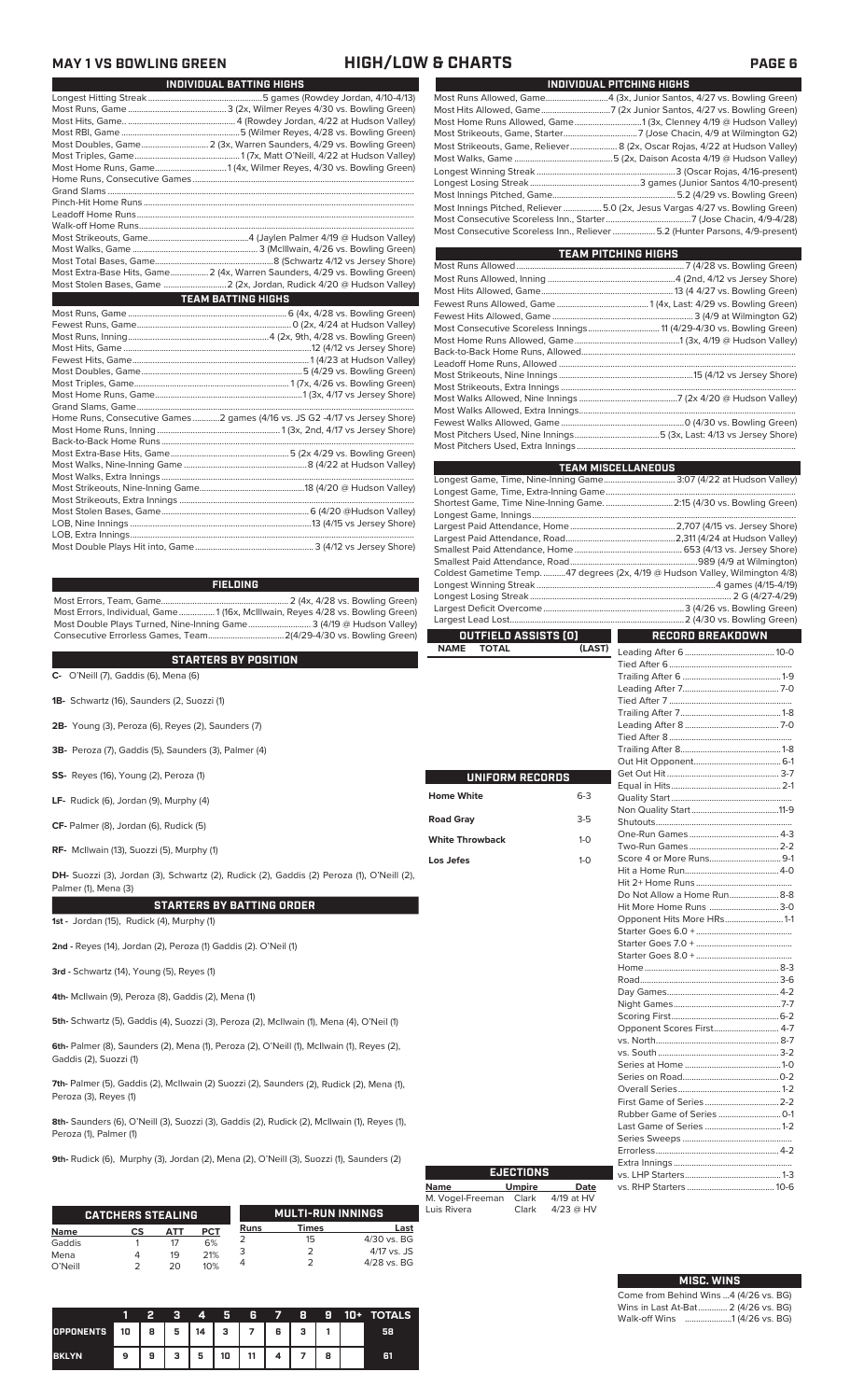# **GAME-BY-GAME RESULTS PAGE 7**

| <b>DATE</b>          | GM#               | <b>OPPONENT</b>                                                      | W-L/TIME SCORE                       |                             | RECORD                                 | POSITION                                                               | GA/GB                      | <b>WINNING PITCHER</b>                                            | <b>LOSING PITCHER</b>                                                     | <b>SAVE</b>                                    | <b>TIME</b>          | <b>ATTENDANCE</b>       |
|----------------------|-------------------|----------------------------------------------------------------------|--------------------------------------|-----------------------------|----------------------------------------|------------------------------------------------------------------------|----------------------------|-------------------------------------------------------------------|---------------------------------------------------------------------------|------------------------------------------------|----------------------|-------------------------|
| 4/8<br>4/9           | 1                 | at Wilmington<br>at Wilmington                                       | L                                    | $5-1(7)$                    | $O-1$                                  | PPD (Wet Grounds; doubleheader scheduled for 4/9)<br>T <sub>2</sub> nd | $-0.5$                     | Lucas Knowles (1-0)                                               | Junior Santos (0-2)                                                       |                                                | 1:51                 | 989                     |
| 4/10<br>4/11         | 2<br>3            | at Wilmington<br>at Wilmington                                       | W<br>L                               | $2-1(7)$<br>$4-1$           | $1 - 1$<br>$1 - 2$                     | T <sub>2</sub> nd<br>4th                                               | $-1.0$<br>$-2.0$           | David Griffin (1-0)<br>Carlos Romero (1-0)<br>OFF DAY             | Michael Cuevas (0-1)<br>Carlos Ocampo (0-1)                               | Justin Courtney (1)                            | 1:59<br>2:47         | 966                     |
| 4/12<br>4/13         | 4<br>5            | <b>Jersey Shore</b><br><b>Jersey Shore</b>                           | W<br>г                               | $5-2$<br>$4-3$              | $2 - 2$<br>$2 - 3$                     | T3rd<br>T4th                                                           | $-2.0$<br>$-2.0$           | Hunter Parsons (1-0)<br>Dominic Pipkin (1-0)                      | JP Woodward (0-1)<br>Daison Acosta (0-1)                                  | <b>Sammy Tavares (1)</b><br>Jason Ruffcorn (1) | 2:44<br>3:01         | 2,041<br>752            |
| 4/14<br>4/15         | 6                 | vs. Jersey Shore<br><b>Jersey Shore</b>                              | W                                    | 4-1                         | PPD (rain; doubleheader schei<br>$3-3$ | Juled for 4/16)<br>4th                                                 | $-1.5$                     | Jesus Vargas (1-0)                                                | <b>Matt Russell (0-1)</b>                                                 | <b>Justin Courtney (2)</b>                     | 2:31                 | 2,707                   |
| 4/16<br>4/17         | 7<br>8<br>9       | <b>Jersey Shore</b><br><b>Jersey Shore</b><br><b>Jersey Shore</b>    | W<br>W<br>W                          | 4-3 (7)<br>$6 - 1$<br>$6-1$ | $4 - 3$<br>$5-3$<br>$6 - 3$            | 3rd<br>2nd<br>T1st                                                     | $-1.0$<br>$-1.0$<br>$+1.0$ | Nolan Clenney (1-0)<br>Oscar Rojas (1-0)<br>Garrison Bryant (1-0) | Andrew Schultz (0-2)<br>Mick Abel (0-2)<br>Christian McGowan (0-1)        | Sammy Tavarez (2)                              | 1:57<br>1:50<br>2:38 | 1,777<br>1,400          |
| 4/18<br>4/19         | 10                | at Hudson Valley                                                     | L                                    | $5-3$                       | $6 - 4$                                | 2nd                                                                    | $-1.0$                     | OFF DAY<br>Edgar Barclay (2-1)                                    | Nolan Clenney (1-1)                                                       | Carson Coleman (1)                             | 2:31                 | 2,027                   |
| 4/20<br>4/21         | 11<br>12          | at Hudson Valley<br>at Hudson Valley                                 | W<br>L                               | $4 - 3$<br>$5-1$            | $7-4$<br>$7-5$                         | 2nd<br>2 <sub>nd</sub>                                                 | $-1.0$<br>$-2.0$           | Justin Courtney (1-)<br>Junior Santos (0-2)                       | Nelson Alvarez (0-1)<br>Will Warren (1-1)                                 | <b>Reyson Santos (1)</b>                       | 3:03<br>2:20         | 1,553<br>1,270          |
| 4/22<br>4/23<br>4/24 | 13<br>14<br>15    | at Hudson Valley<br>at Hudson Valley<br>at Hudson Valley             | W<br>L<br>L                          | $6 - 4$<br>$2 - 0$<br>$3-0$ | $8 - 5$<br>$8-6$<br>$8 - 7$            | 2nd<br>T <sub>2</sub> nd<br>T <sub>2</sub> nd                          | $-2.0$<br>$-2.0$<br>$-2.0$ | Oscar Rojas (2-0)<br>Tanner Myatt (1-0)<br>Rodney Hutchison (1-0) | Blas Castano (0-2)<br>Carlos Ocampo (0-2)<br>Daison Acosta (0-2)          | Coleman (2)<br>Mauricio (1)                    | 3:07<br>2:17<br>2:35 | 2,007<br>2,121<br>2.311 |
| 4/25<br>4/26         | 16                | <b>Bowling Green</b>                                                 | W                                    | $5 - 4$                     | $9 - 7$                                | 2nd                                                                    | -2.0                       | OFF DAY<br>Josh Hejka (1-0)                                       | Graeme Stinson (2-2)                                                      |                                                | 2:44                 | 653                     |
| 4/27<br>4/28<br>4/29 | 17<br>18<br>19    | <b>Bowling Green</b><br><b>Bowling Green</b><br><b>Bowling Green</b> | L<br>L<br>W                          | $4-1$<br>$7-6$<br>$3-1$     | $9 - 8$<br>$9 - 9$<br>$10-9$           | 3rd<br>3rd<br>3rd                                                      | $-3.0$<br>$-4.0$<br>$-4.0$ | Zach Trageton (1-1)<br>John Doxakis (1-1)<br>Oscar Rojas (3-0)    | Junior Santos (0-3)<br>Jose Chacin (0-1)<br><b>Mason Montgomery (0-1)</b> | LaSorsa (1)<br>Mullen (3)<br>Cam Opp (1)       | 2:20<br>2:38<br>2:28 | 808<br>670<br>2,617     |
| 4/30                 | 20                | <b>Bowling Green</b>                                                 | W                                    | $5-2$                       | $11-9$                                 | 3rd                                                                    | $-4.0$                     | Justin Courtney (2-0)<br><b>APRIL [11-9]</b>                      | Franklin Dacosta (0-1)                                                    | Josh Hejka (1)                                 | 2:15                 | 2,070                   |
| 5/1<br>5/2<br>5/3    | 21<br>22          | <b>Bowling Green</b><br>at Aberdeen                                  | 2:00 p.m.<br>7:05 p.m.               |                             |                                        |                                                                        |                            | OFF DAY                                                           |                                                                           |                                                |                      |                         |
| 5/4<br>5/5           | 23<br>24          | at Aberdeen<br>at Aberdeen                                           | 7:05 p.m.<br>7:05 p.m.               |                             |                                        |                                                                        |                            |                                                                   |                                                                           |                                                |                      |                         |
| 5/6<br>5/7<br>5/8    | 25<br>26<br>27    | at Aberdeen<br>at Aberdeen                                           | 7:05 p.m.<br>6:05 p.m.               |                             |                                        |                                                                        |                            |                                                                   |                                                                           |                                                |                      |                         |
| 5/9<br>5/10          | 28                | at Aberdeen<br>Wilmington                                            | 2:05 p.m.<br>7:00 p.m.               |                             |                                        |                                                                        |                            | OFF DAY                                                           |                                                                           |                                                |                      |                         |
| 5/11<br>5/12         | 29<br>30          | Wilmington<br>Wilmington                                             | 7:00 p.m.<br>7:00 p.m.               |                             |                                        |                                                                        |                            |                                                                   |                                                                           |                                                |                      |                         |
| 5/13<br>5/14<br>5/15 | 31<br>32<br>33    | Wilmington<br>Wilmington<br>Wilmington                               | 7:00 p.m.<br>6:00 p.m.<br>2:00 p.m.  |                             |                                        |                                                                        |                            |                                                                   |                                                                           |                                                |                      |                         |
| 5/16<br>5/17         | 34                | <b>Hudson Valley</b>                                                 | 7:00 p.m.                            |                             |                                        |                                                                        |                            | OFF DAY                                                           |                                                                           |                                                |                      |                         |
| 5/18<br>5/19<br>5/20 | 35<br>36<br>37    | <b>Hudson Valley</b><br><b>Hudson Valley</b><br><b>Hudson Valley</b> | 12:00 p.m.<br>7:00 p.m.<br>7:00 p.m. |                             |                                        |                                                                        |                            |                                                                   |                                                                           |                                                |                      |                         |
| 5/21<br>5/22         | 38<br>39          | <b>Hudson Valley</b><br><b>Hudson Valley</b>                         | 6:00 p.m.<br>2:00 p.m.               |                             |                                        |                                                                        |                            |                                                                   |                                                                           |                                                |                      |                         |
| 5/23<br>5/24<br>5/25 | 40<br>41          | at Bowling Green 6:35 p.m.*<br>at Bowling Green                      | 6:35 p.m.*                           | (CT)<br>(CT)                |                                        |                                                                        |                            | OFF DAY                                                           |                                                                           |                                                |                      |                         |
| 5/26<br>5/27         | 42<br>43          | at Bowling Green<br>at Bowling Green 6:35 p.m.*                      | 6:35 p.m.*                           | (CT)<br>(CT)                |                                        |                                                                        |                            |                                                                   |                                                                           |                                                |                      |                         |
| 5/28<br>5/29<br>5/30 | 44<br>45          | at Bowling Green 6:35 p.m.*<br>at Bowling Green 1:05 p.m.*           |                                      | (CT)<br>(CT)                |                                        |                                                                        |                            | OFF DAY                                                           |                                                                           |                                                |                      |                         |
| 5/31                 | 46                | at Jersey Shore                                                      | 7:05 p.m.                            |                             |                                        |                                                                        |                            | <b>MAY (0-0)</b>                                                  |                                                                           |                                                |                      |                         |
| 6/1<br>6/2<br>6/3    | 47<br>48<br>49    | at Jersey Shore<br>at Jersey Shore<br>at Jersey Shore                | 7:05 p.m.<br>7:05 p.m.               |                             |                                        |                                                                        |                            |                                                                   |                                                                           |                                                |                      |                         |
| 6/4<br>6/5           | 50<br>51          | at Jersey Shore<br>at Jersey Shore                                   | 7:05 p.m.<br>7:05 p.m.<br>1:05 p.m.  |                             |                                        |                                                                        |                            |                                                                   |                                                                           |                                                |                      |                         |
| 6/6<br>6/7           | 52                | Aberdeen                                                             | 7:00 p.m.                            |                             |                                        |                                                                        |                            | OFF DAY                                                           |                                                                           |                                                |                      |                         |
| 6/8<br>6/9<br>6/10   | 53<br>54<br>55    | Aberdeen<br>Aberdeen<br>Aberdeen                                     | 7:00 p.m.<br>7:00 p.m.<br>7:00 p.m.  |                             |                                        |                                                                        |                            |                                                                   |                                                                           |                                                |                      |                         |
| 6/11<br>6/12         | 56<br>57          | Aberdeen<br>Aberdeen                                                 | 6:00 p.m.<br>2:00 p.m.               |                             |                                        |                                                                        |                            |                                                                   |                                                                           |                                                |                      |                         |
| 6/13<br>6/14<br>6/15 | 58<br>59          | at Wilmington<br>at Wilmington                                       | 6:35 p.m.<br>6:35 p.m.               |                             |                                        |                                                                        |                            | OFF DAY                                                           |                                                                           |                                                |                      |                         |
| 6/16<br>6/17         | 60<br>61          | at Wilmington<br>at Wilmington                                       | 6:35 p.m.<br>6:35 p.m.               |                             |                                        |                                                                        |                            |                                                                   |                                                                           |                                                |                      |                         |
| 6/18<br>6/19<br>6/20 | 62<br>63          | at Wilmington<br>at Wilmington                                       | 6:35 p.m.<br>1:05 p.m.               |                             |                                        |                                                                        |                            | OFF DAY                                                           |                                                                           |                                                |                      |                         |
| 6/21<br>6/22         | 64<br>65          | <b>Jersey Shore</b><br><b>Jersey Shore</b>                           | 7:00 p.m.<br>7:00 p.m.               |                             |                                        |                                                                        |                            |                                                                   |                                                                           |                                                |                      |                         |
| 6/23<br>6/24<br>6/25 | 66<br>67<br>68    | <b>Jersey Shore</b><br><b>Jersey Shore</b><br><b>Jersey Shore</b>    | 7:00 p.m.<br>7:00 p.m.<br>6:00 p.m.  |                             |                                        |                                                                        |                            |                                                                   |                                                                           |                                                |                      |                         |
| 6/26<br>6/27         | 69                | <b>Jersey Shore</b>                                                  | 2:00 p.m.                            |                             |                                        |                                                                        |                            | OFF DAY                                                           |                                                                           |                                                |                      |                         |
| 6/28<br>6/29<br>6/30 | 70<br>71<br>72    | at Hudson Valley<br>at Hudson Valley<br>at Hudson Valley             | 7:05 p.m.<br>7:05 p.m.<br>7:05 p.m.  |                             |                                        |                                                                        |                            |                                                                   |                                                                           |                                                |                      |                         |
| 7/1                  | 73                | at Hudson Valley                                                     | 7:05 p.m.                            |                             |                                        |                                                                        |                            | JUNE (0-0)                                                        |                                                                           |                                                |                      |                         |
| 7/2<br>7/3<br>7/4    | 74<br>75<br>76    | at Hudson Valley<br>at Hudson Valley<br>Aberdeen                     | 6:05 p.m.<br>6:05 p.m.<br>6:30 p.m.  |                             |                                        |                                                                        |                            |                                                                   |                                                                           |                                                |                      |                         |
| 7/5<br>7/6           | 78                | Aberdeen                                                             | 7:00 p.m.                            |                             |                                        |                                                                        |                            | OFF DAY                                                           |                                                                           |                                                |                      |                         |
| 7/7<br>7/8<br>7/9    | 79<br>80<br>81    | Aberdeen<br>Aberdeen<br>Aberdeen                                     | 7:00 p.m.<br>7:00 p.m.<br>6:00 p.m.  |                             |                                        |                                                                        |                            |                                                                   |                                                                           |                                                |                      |                         |
| 7/10<br>7/11         | 82                | Aberdeen                                                             | 2:00 p.m.                            |                             |                                        |                                                                        |                            | OFF DAY                                                           |                                                                           |                                                |                      |                         |
| 7/12<br>7/13<br>7/14 | 83<br>84<br>85    | Greensboro<br>Greensboro<br>Greensboro                               | 7:00 p.m.<br>12:00 p.m.<br>7:00 p.m. |                             |                                        |                                                                        |                            |                                                                   |                                                                           |                                                |                      |                         |
| 7/15<br>7/16         | 86<br>87          | Greensboro<br>Greensboro                                             | 7:00 p.m.<br>6:00 p.m.               |                             |                                        |                                                                        |                            |                                                                   |                                                                           |                                                |                      |                         |
| 7/17<br>7/18         | 88                | Greensboro                                                           | 2:00 p.m.                            |                             |                                        |                                                                        |                            |                                                                   |                                                                           |                                                |                      |                         |
| 7/19<br>7/20<br>7/21 |                   |                                                                      |                                      |                             |                                        |                                                                        |                            | LEAGUE-WIDE BREAK                                                 |                                                                           |                                                |                      |                         |
| 7/22<br>7/23         | 89<br>90          | at Jersey Shore<br>at Jersey Shore                                   | 7:05 p.m.<br>7:05 p.m.               |                             |                                        |                                                                        |                            |                                                                   |                                                                           |                                                |                      |                         |
| 7/24<br>7/25<br>7/26 | 91<br>92          | at Jersey Shore<br>at Hudson Valley                                  | 1:05 p.m.<br>7:05 p.m.               |                             |                                        |                                                                        |                            | OFF DAY                                                           |                                                                           |                                                |                      |                         |
| 7/27<br>7/28         | 93<br>94          | at Hudson Valley<br>at Hudson Valley                                 | 7:05 p.m.<br>7:05 p.m.               |                             |                                        |                                                                        |                            |                                                                   |                                                                           |                                                |                      |                         |
| 7/29<br>7/30<br>7/31 | 95<br>96<br>97    | at Hudson Valley<br>at Hudson Valley<br>at Hudson Valley             | 7:05 p.m.<br>6:05 p.m.<br>2:05 p.m.  |                             |                                        |                                                                        |                            |                                                                   |                                                                           |                                                |                      |                         |
| 8/1                  |                   |                                                                      |                                      |                             |                                        |                                                                        |                            | JULY (0-0)<br>OFF DAY                                             |                                                                           |                                                |                      |                         |
| 8/2<br>8/3<br>8/4    | 98<br>99<br>100   | <b>Winston-Salem</b><br><b>Winston-Salem</b><br><b>Winston-Salem</b> | 7:00 p.m.<br>12:00 p.m.<br>7:00 p.m. |                             |                                        |                                                                        |                            |                                                                   |                                                                           |                                                |                      |                         |
| 8/5<br>8/6           | 101<br>102        | <b>Winston-Salem</b><br><b>Winston-Salem</b>                         | 7:00 p.m.<br>6:00 p.m.               |                             |                                        |                                                                        |                            |                                                                   |                                                                           |                                                |                      |                         |
| 8/7<br>8/8<br>8/9    | 103<br>104        | <b>Winston-Salem</b><br>at Wilmington                                | 2:00 p.m.<br>6:35 p.m.               |                             |                                        |                                                                        |                            | OFF DAY                                                           |                                                                           |                                                |                      |                         |
| 8/10<br>8/11<br>8/12 | 105<br>106<br>107 | at Wilmington<br>at Wilmington                                       | 6:35 p.m.<br>6:35 p.m.<br>6:35 p.m.  |                             |                                        |                                                                        |                            |                                                                   |                                                                           |                                                |                      |                         |
| 8/13<br>8/14         | 108<br>109        | at Wilmington<br>at Wilmington<br>at Wilmington                      | 6:35 p.m.<br>1:05 p.m.               |                             |                                        |                                                                        |                            |                                                                   |                                                                           |                                                |                      |                         |
| 8/15<br>8/16<br>8/17 | 110<br>111        | <b>Hudson Valley</b><br><b>Hudson Valley</b>                         | 7:00 p.m.                            |                             |                                        |                                                                        |                            | OFF DAY                                                           |                                                                           |                                                |                      |                         |
| 8/18<br>8/19         | 112<br>113        | <b>Hudson Valley</b><br><b>Hudson Valley</b>                         | 7:00 p.m.<br>7:00 p.m.<br>7:00 p.m.  |                             |                                        |                                                                        |                            |                                                                   |                                                                           |                                                |                      |                         |
| 8/20<br>8/21         | 114               | <b>Hudson Valley</b><br>115 <b>Hudson Valley</b> 2:00 p.m.           | 6:00 p.m.                            |                             |                                        |                                                                        |                            |                                                                   |                                                                           |                                                |                      |                         |

8/22 OFF DAY